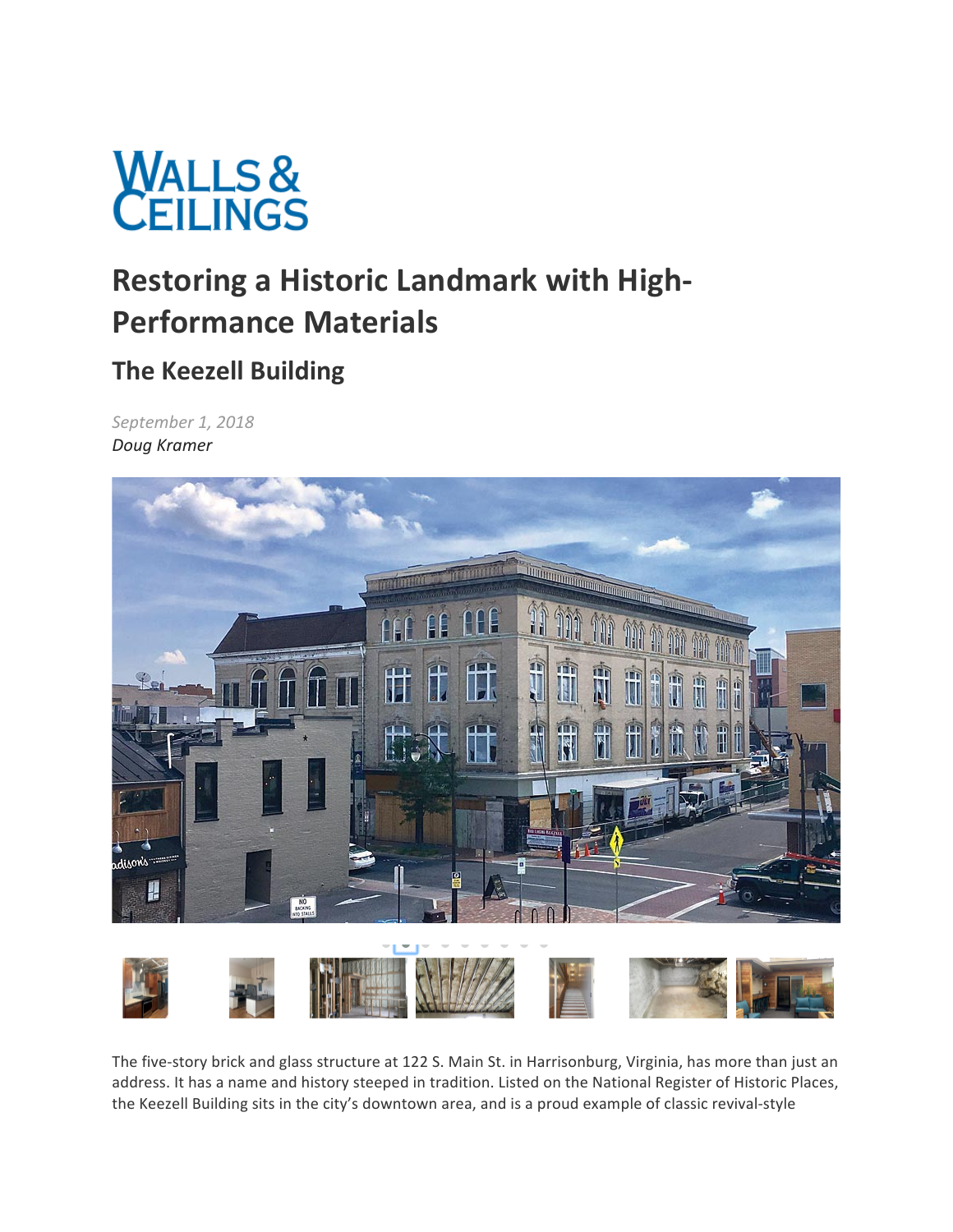architecture. Just after being built, it housed the *Daily News Record* offices, printing presses, and was named after the paper inhabiting it, being touted as one of the finest and most modern newspaper buildings in Virginia.

In 1941, after a long tenure within the property, the Daily News Record moved out, drawing a large crowd to watch the 45,000-pound printing press be relocated. Following the newspaper's departure, the building donned a new name: The Keezell Building.

Over the years, the Keezell Building saw numerous tenants and owners come and go. In 2017, Matchbox Realty and Management Services (the current owner), initiated a more than \$2 million renovation to the property. Built in 1906, the 20,000-square-foot building comprises apartment units set atop groundfloor commercial space. The structure needed a significant upgrade to its envelope, interior spaces, and finishes. Spurred by both the need to enhance the property, as well as historic tax credits available to cover a portion of the cost, Matchbox began the rehabilitation in March 2017.

### **In Need of Insulation**

With more than 100 years under its belt, the Keezell Building's enclosure was far from energy efficient, especially when compared to today's standards. Originally insulated with nothing, the structure proved a prime candidate for a high performing insulation system.

Matchbox brought in Elite Insulation & PolyPro, a full-service insulation company operating in the Shenandoah Valley, to consult on the best possible solutions and to complete the insulation overhaul.

"We were thrilled to be a part of the restoration of this historic fixture of downtown Harrisonburg and to help restore this beautiful building to its original glory," says Ken Wells, principal and co-owner of Elite Insulation & PolyPro.

Understanding that the ownership sought a solution that would provide both commercial and residential tenants with comfortable and quiet spaces to work and live, Elite Insulation & PolyPro selected two types of Icynene-Lapolla Spray Polyurethane Foam Insulation: Lapolla FOAM-LOK 2000-4G two-pound closed cell, and Lapolla FOAM-LOK 500 half-pound open cell, for the retrofit project.

"The ability of the spray foam insulation solutions to seal, insulate, offer sound attenuation, and even structural strength, rendered them the right materials for this noteworthy project," says Wells.

One important consideration for Elite was the tax credits leveraged by Matchbox, which mandated that the building's old hard wood flooring and all its original steps be retained and refinished. Over the years (and many tenants), the floors had become extremely squeaky, sounding off with each step, thus reducing the noise became an important part of the project as well. To resolve the issue, Wells' team applied one inch of closed cell spray foam to the underside of all flooring and steps. This not only sealed the floors, but added just enough structural integrity to silence them.

Next, 6 inches of open cell foam was applied to help with reducing sound transmission from unit to unit. Finally, a three-inch batt of mineral wool was installed. Walls shared between units received 5½ inches of open cell spray foam insulation on one side, and 5% inches of mineral wool on the other side of the wall, for a total of 11 inches of insulation between each unit.